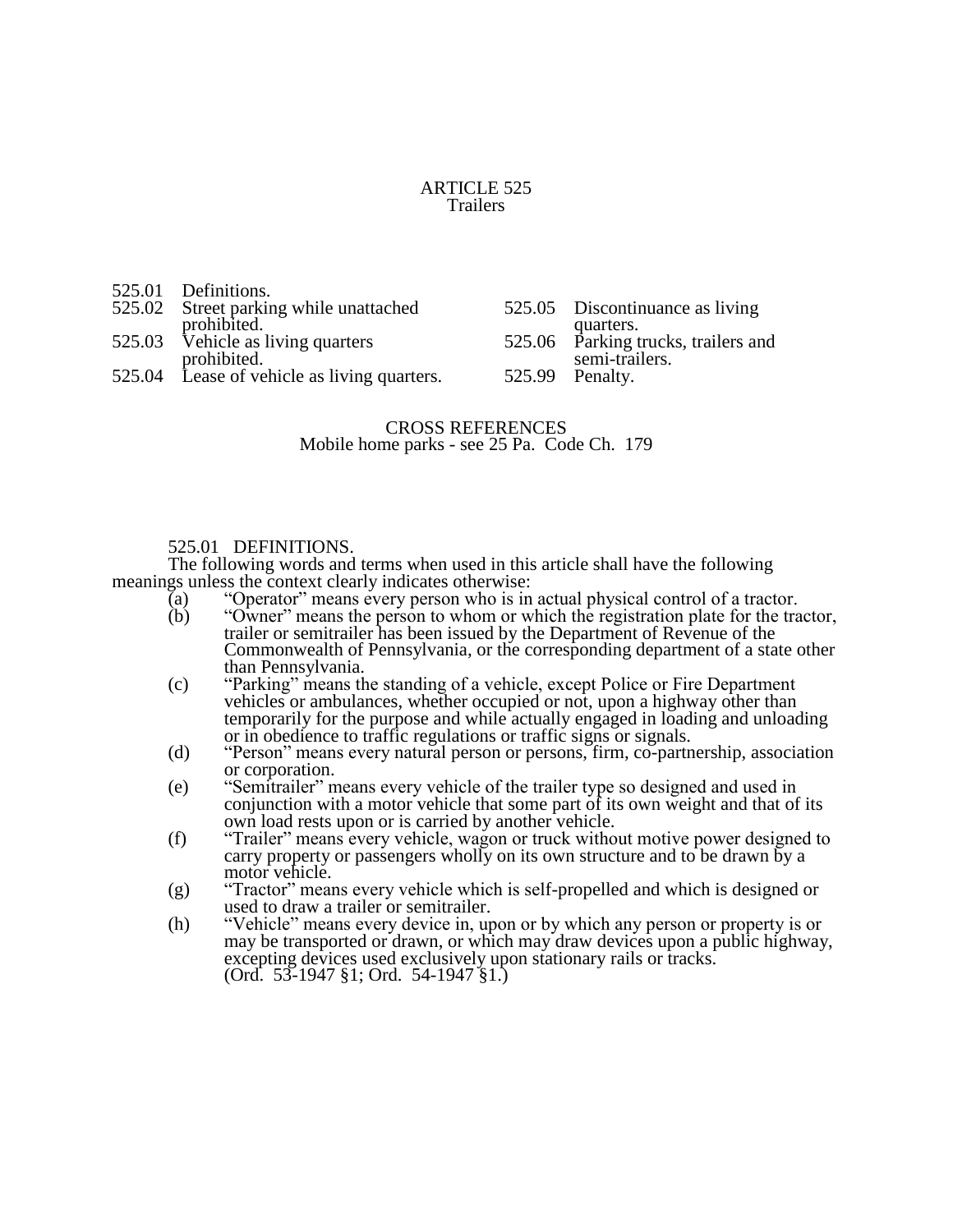# 525.02 STREET PARKING WHILE UNATTACHED PROHIBITED.

The parking of a trailer or semitrailer when the same is not attached to a tractor upon any of the streets, alleys or highways of the City is hereby prohibited. (Ord. 54-1947 §2.)

#### 525.03 VEHICLE AS LIVING QUARTERS PROHIBITED.

No person shall, within the City, occupy, reside in or use as living quarters any vehicle, including trailers or semi-trailers. (Ord. 53-1947 §2.)

#### 525.04 LEASE OF VEHICLE AS LIVING QUARTERS.

No person, whether as owner or agent, shall lease to or permit the use of by any person any vehicle, including trailers or semitrailers, as living quarters within the City. (Ord. 53-1947 §3.)

#### 525.05 DISCONTINUANCE AS LIVING QUARTERS.

Any person now living in any such vehicle, including trailers or semi-trailers, shall remove therefrom within thirty days after the effective date of this section. (Ord. 53-1947 §4.)

# 525.06 PARKING TRUCKS, TRAILERS AND SEMI-TRAILERS.<br>(a) No person shall stand or park trailer, semi-trailer and three-axl

No person shall stand or park trailer, semi-trailer and three-axle trucks upon any street that lies within the following zoning districts of the City: Single-Family Detached Residential ("RS1"), Single-Family Attached Residential ("RS2"), Mixed Residential ("RM"), Residential Office ("RO"), or Open Space ("OS"). In cases where the division line between a residential or open space district and another district runs down the center of a street, parking trucks shall be allowed on the side of the street opposite the residential district.

(b) The parking of trailer, semi-trailer and three-axle trucks within the following zoning districts: Neighborhood Commercial ("CN"), General Commercial ("CG"), Commercial Highway ("CH"), Central Business District ("CBD"), Commercial Waterfront ("CW"), Heavy Industrial ("IH"), Light Industrial ("IL") and Institutional ("I"), or within the Enterprise Development Area Overlay ("EDA") District, as defined by the Zoning Ordinance of the City of York, is hereby specifically authorized for the purposes of this article.

(c) Nothing in this article shall be intended to prohibit the parking of trailer, semitrailer and three-axle trucks for the purpose of the delivery or pick-up of merchandise or goods from 7:00 a.m. to 7:00 p.m. in RS1 and RS2 districts, or from 7:00 a.m. to 9:00 p.m. in RM, RO and OS districts, provided that the parking of said vehicle shall terminate immediately upon conclusion of the delivery or pick-up of merchandise or goods.

(d) Nothing in this article shall be intended to prohibit the parking of vehicles responding to emergencies, or any vehicle involved in the moving of household goods. (Ord. 8-2001. Passed 9-18-01.)